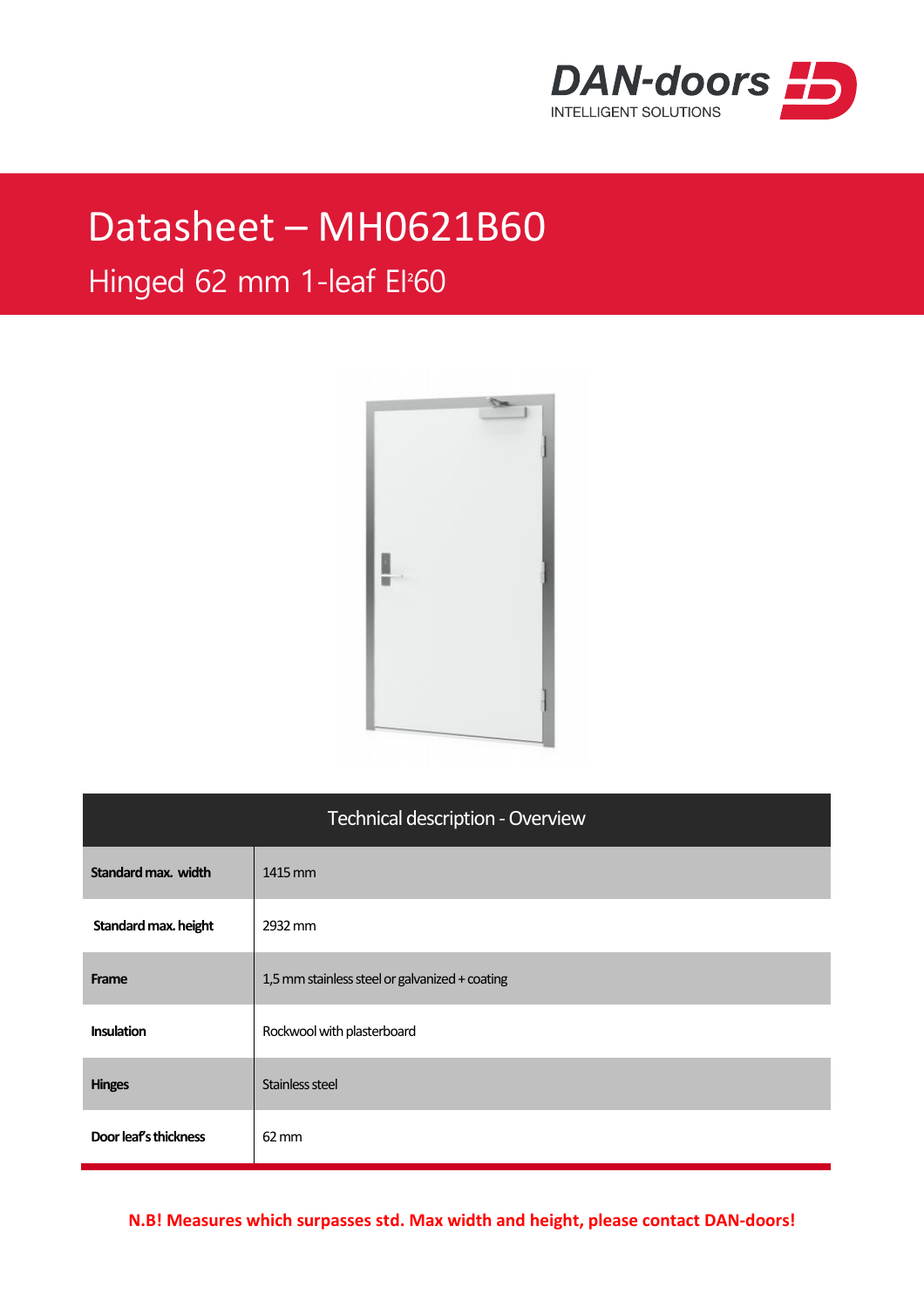

| Component                     | Material/description                                                                                                                                                                                                                                                                          |
|-------------------------------|-----------------------------------------------------------------------------------------------------------------------------------------------------------------------------------------------------------------------------------------------------------------------------------------------|
| Door leaf material            | 1.0 mm Stainless steel AISI 304<br>1.0 mm Galvanized steel<br>1.0 mm Acid proof stainless steel AISI 316<br>Powder coated $-60$ , 120 or 150 mu<br>If you want other surfaces, please contact DAN-doors.                                                                                      |
| Frame                         | 1.5 mm stainless steel (AISI 304, polished corn 220)<br>$\bullet$                                                                                                                                                                                                                             |
| <b>Gaskets</b>                | Fire seal on door leaf, and EPDM smoke seals on the frame.                                                                                                                                                                                                                                    |
| 2-leaf                        | Supplied with manual latch on the standing leaf                                                                                                                                                                                                                                               |
| Door closer                   | Std. door closer is Dorma TS83 EN 3-6<br>If you want other door dosers, please contact DAN-doors.                                                                                                                                                                                             |
| <b>Threshold</b>              | A large variety of different thresholds.<br>$\bullet$                                                                                                                                                                                                                                         |
| <b>Handles and lock cases</b> | Handles supplied as std. with escutcheons in stainless steel.<br>$\bullet$<br>M-U 1216 lock case w. handle/long shield (n. closing up)(1498)<br>$\bullet$<br>M-U 1222 lock case w. handle/long shield (snap lock)(560)<br>$\bullet$<br>If you want other solutions, please contact DAN-doors. |

DAN-doors a-s

Tlf.: +45 87 93 87 00 dd@dan-doors.dk www.dan-doors.dk